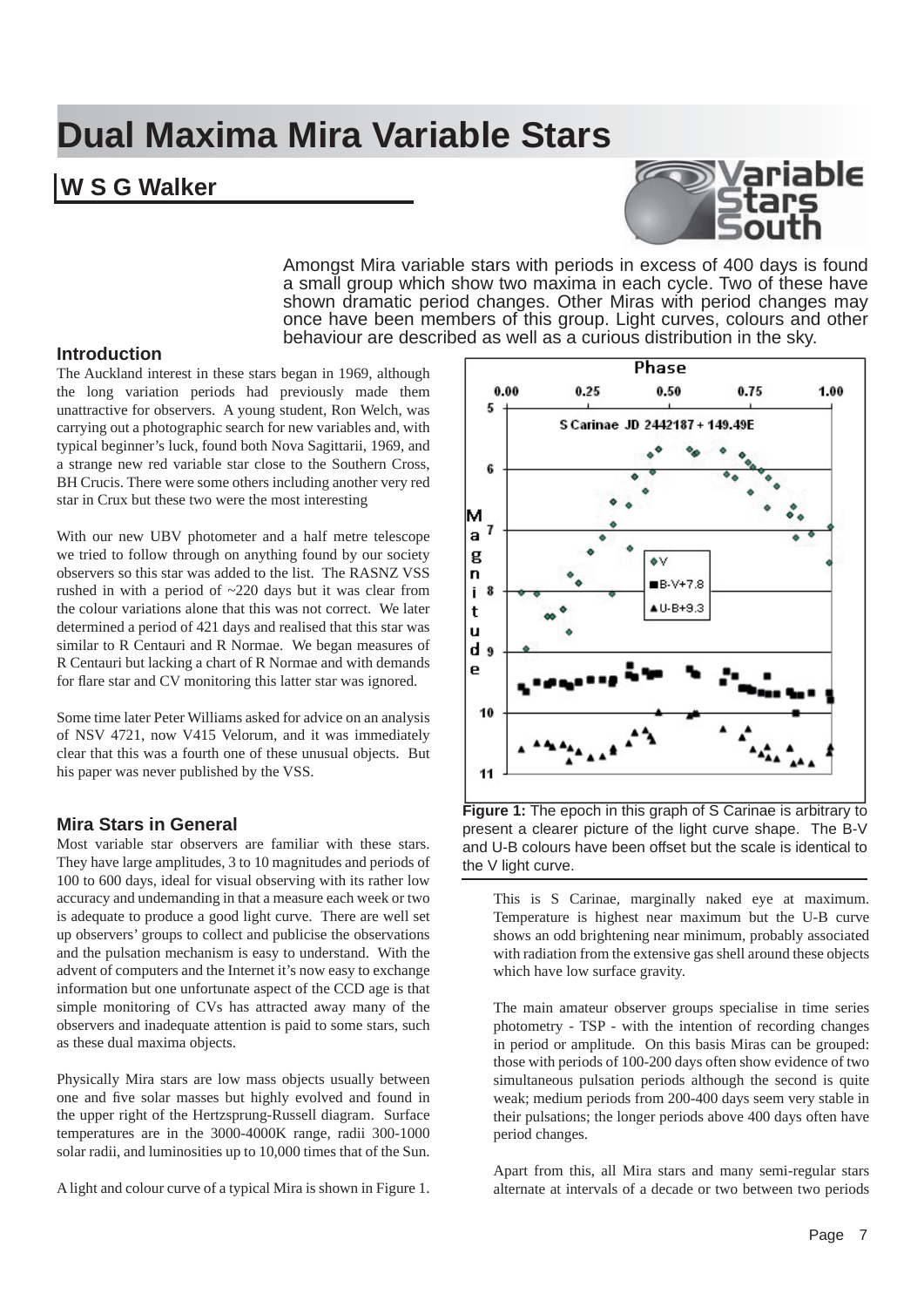

separated by a few percent of the period - see Figure 2. This is why almost all Mira stars in the General Catalogue of Variable Stars are shown as having variable periods. Many stars with periods in excess of 300 days show humps or bumps on their light curves. Finally, a few of the longer period objects show dual maxima. Period alternations of RR Sagittarii are shown in Figure 2.

### **The Dual Maxima Mira Objects**

Table 1 lists all the known and suspected DMM objects. Not all are classified as Miras but the division between Miras and semi-regular stars at an amplitude of 2.5 magnitudes is artificial and confusing. The amplitude of these cool stars is very wavelength dependent.

In Figure 3 are shown V light curves for four stars from Table 1 using ASAS3 measures, Pojmanski, G, 1997. The shapes are reasonably similar with a sharp rise which is normal to many Mira stars but then a wide dual maximum and a much sharper decline to minimum than the majority of these stars show. The curve of TT Centauri does not quite follow this description and has some similarities to UZ Circini and BN Scorpii which can be thought of as stars with a strong hump on the rising branch. This also describes BH Crucis since 2000, in sharp contrast to its behaviour in the 1970s.



**Figure 3:** Some light curves from ASAS3. R Normae at the top, very similar to BH Crucis in 1970, V415 Velorum, classed as SRa due to its low amplitude, BX Carinae , another SRa star and TT Centauri, double peaked but a little different in shape overall.

## **Period Changes in Mira Stars**

One of the main reasons for observing Miras is to keep track of evolutionary period changes. These seem to occur mainly in the longer period objects. Two pairs of examples are shown in Figure 4.

At the top are period graphs of two stars with slowly shortening periods - R Centauri with a period of ~560 days up to about the year 1940 but in 2013 about 497 days and R Aquilae where the first recorded cycle of  $\sim$ 350 days in 1856 has now reduced to  $\approx$  260 days but shows signs of the onset of period alternations

| Star               | $R.A.$ (h m s) | Dec.(°')   | Maximum | Minimum | Period (days) | Type | $B^{\circ}$ | Comments       |
|--------------------|----------------|------------|---------|---------|---------------|------|-------------|----------------|
| R Centauri         | 14 16 34       | $-5954.8$  | 5.8     | 9.0     | 500: V        | Mira | 1.21        | Prototype      |
| R Normae           | 15 35 57       | $-4930.5$  | 6.4     | 12.0    | 507           | Mira | 5.08        | Prototype      |
| <b>BH Crucis</b>   | 12 16 17       | $-56$ 17.2 | 6.5     | 9.8     | 530: V        | Mira | 6.25        | Evolved        |
| V415 Velorum       | 10 03 30       | $-4649.2$  | 9.6     | 11.8    | 413           | SRa  | ~1          | Strong duality |
| <b>BX Carinae</b>  | 10 52 06       | $-6229.0$  | 11.7    | 13.8    | 427           | SRa  | $-2.74$     | Very probable  |
| <b>TT Centauri</b> | 13 19 35       | $-6046.7$  | 9.0     | 13.4    | 462           | Mira | 1.90        | Probable       |
| UX Circini         | 14 20 52       | $-6730.8$  | 9.2     | 14.0    | 538           | Mira | $-6.12$     | Like R Cru now |
| <b>BN Scorpii</b>  | 17 54 10       | $-3420.4$  | 9.6     | < 15.0  | 616           | Mira | $-4.33$     | Probably not   |

Table 1: The first four stars have all shown strong double maxima behaviour.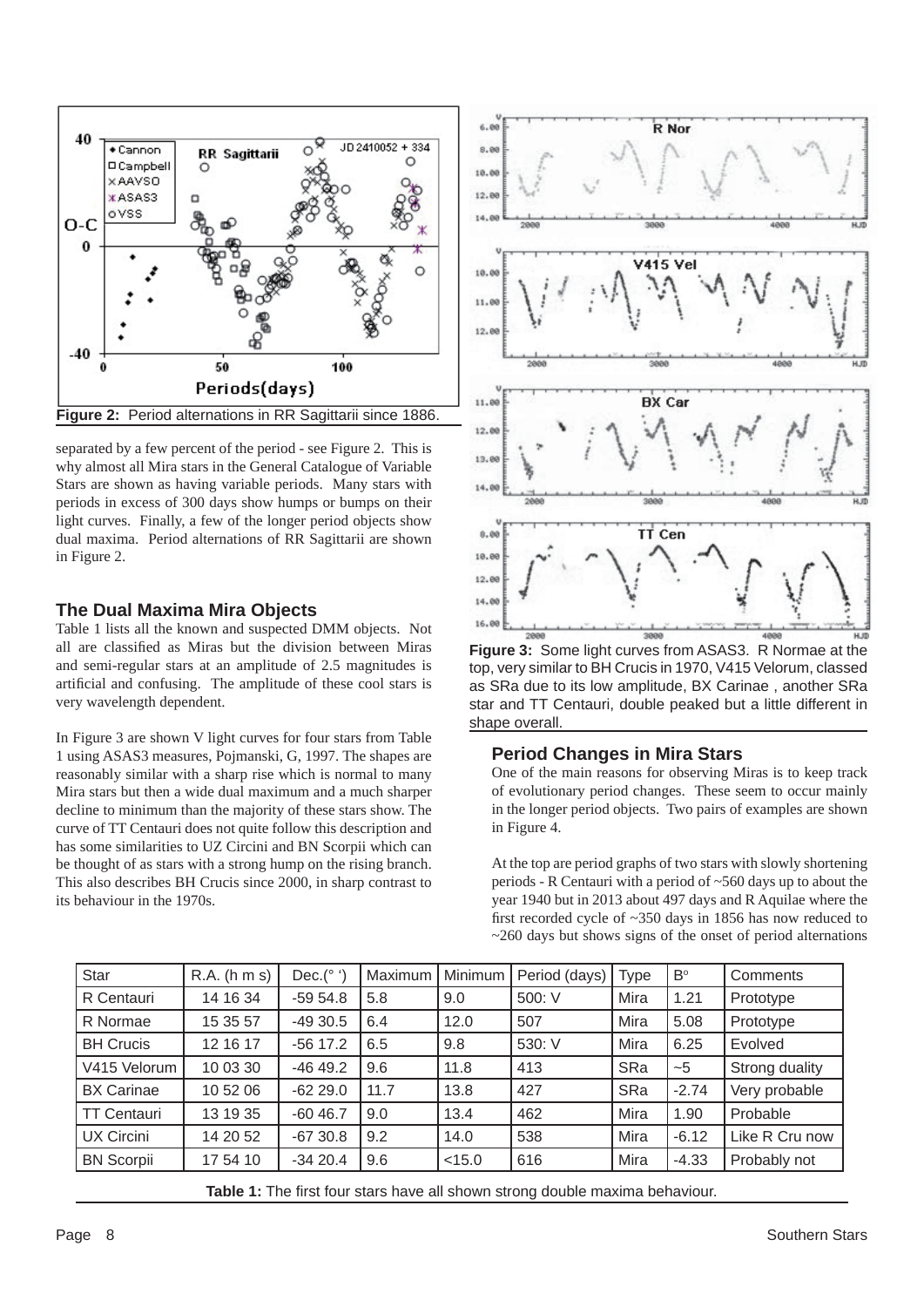





LX Cygni - Changes in Period



**Figure 4:** These four plots show contrasts in the speed of change. All have been attributed to a helium flash event causing a change in period. This may fit the first two as the change has lasted more than a century for R Aquilae and is still incomplete in both cases. But a different explanation seems necessary for the other two. See text for more details.

which indicates that this period change may be ending. This type of period change is attributed to a helium flash event in the outer region of the energy producing shell. The time scale is in julian days.

Lower down are shown BH Crucis with an increase in period from 421 days in the 1970s to ~525 days in little more than 20 years and LX Cygni, from ~480 days in the late 1960s to ~590 days, once again in about 20 years or 15 cycles. The time scale is in cycles. This type of change would appear to have another cause - perhaps a change of pulsation mode, possibly from the second to first overtone, which would differ from most Miras which pulsate in the fundamental mode or first overtone.

Not shown is R Hydrae, where a period of  $\sim$ 560 days in 1666 shortened to around 388 days by 1940. But two things emerge from this - stars with periods in excess of 400 days are more likely than others to undergo changes in period and of a small number of stars, six to eight, exhibiting dual maxima, two have shown period changes, although totally different in character. These two stars are examined in detail below.

#### **BH Crucis**

UBV measures of this star began in Auckland in 1970 and continued on until 1996. Light and colour curves obtained during the first four cycles are shown in Figure 5. The U-B data is very noisy as it's around  $U = 16$  at minimum.

The V light curve is similar to most of these stars but with the first peak slightly lower than the second. The spacings in phase are very similar. The B-V light curve, showing temperature, is as one would expect with temperature greatest at the two maxima. But it's much redder than normal and the amplitude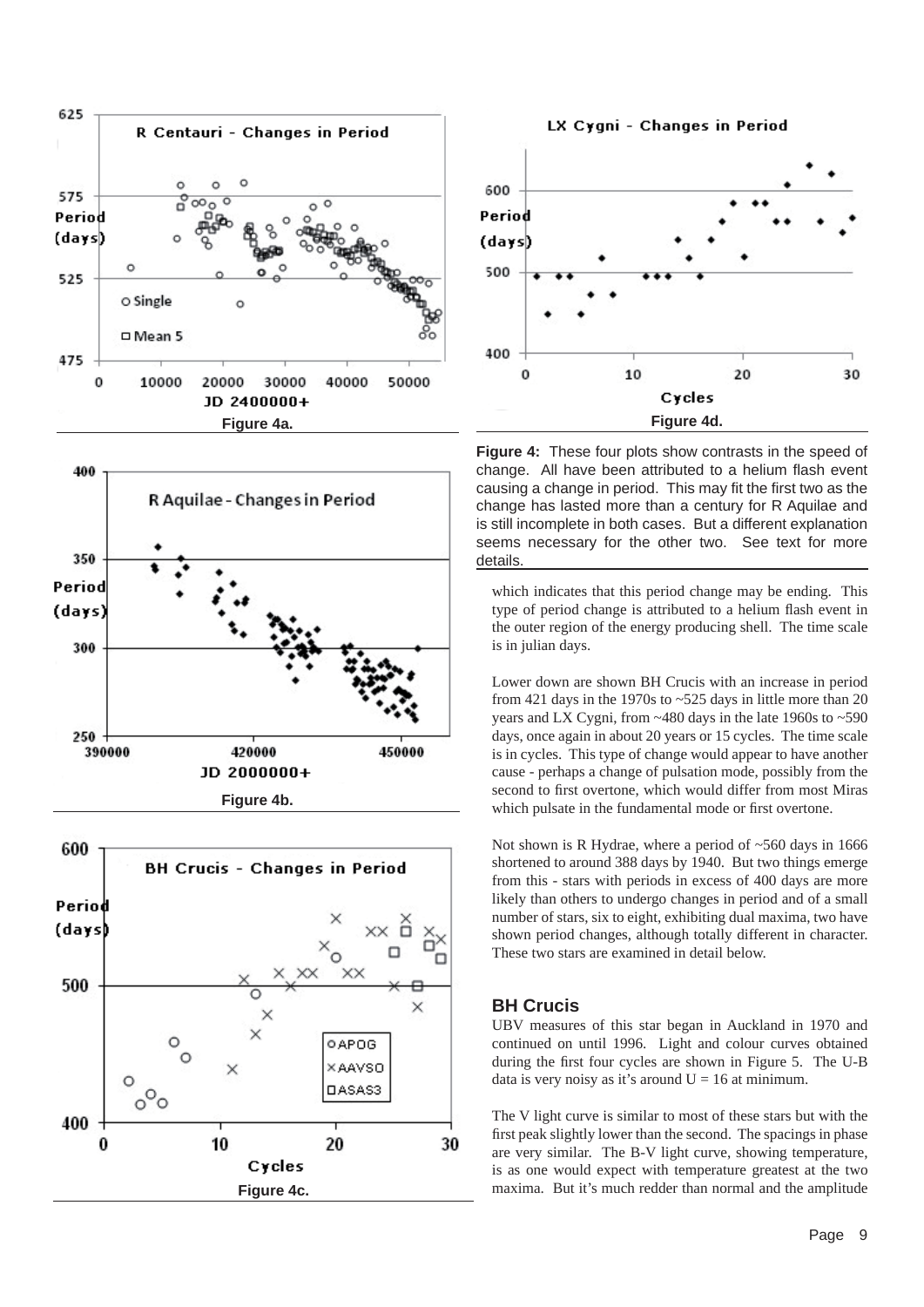

**Figure 5:** V, B-V and U-B curves of BH Crucis during the interval 1970-75.



**Figure 6:** The upper curve, crosses, represent the B-V colours during 1970-74 over the first five measured cycles. The open squares are measures made during 1990-94 and show a marked reddening of the star as well as a larger amplitude. The complex crosses are CCD B-V measures during 2007-09 with the period as it was in 1990-94

quite large. The U-B curve, on the other hand, shows a completely different pattern. It is very weak at maximum I but quite bright at maximum II. This appears to completely preclude the idea held by some theoreticians that the period is half of 421 days but that the star shows very unequal maxima.

UBV measures were continued during most of the period shown in Figure 4c. The B-V measures and the temperature and radius implications were discussed in detail in Walker, 2009, but are summarised here. Over this long period the detector filter responses need to be carefully matched and transformed but this has been carried out well so we can trust the results.

These B-V colours of Figure 6 are in three groups. The upper colour curve is that of the first 5 cycles when the period was 421 days. Below that is the B-V curve when the period had increased to ~525 days in 1990. Finally there is a short segment from CCD measures in 2008-09 by Giorgio di Scala. Before discussing these, consider Figure 7 showing V measures of BH Crucis in 1970-76 as compared with those of 1990-94.



**Figure 7:** The V light curve of BH Crucis with a period of 421 days in the early 1970s is compared to the late 1990s and onward when it had increased to ~525 days. The increased brightness of the second maximum has almost completely hidden the original first maximum.

A variety of changes are evident but the main one is that the second maximum has increased strongly in strength. The first maximum is still present, but as a bump on the rise rather than a distinct maximum. As well the average brightness has increased.

When combined with the temperature changes of Figure 6 it appears clear that BH Crucis has cooled but its radius has expanded considerably if the increase in brightness is to be explained. Using the luminosity/radius relationship  $L =$  $T^4 \times R^2$  a radius increase of 20-25% is indicated.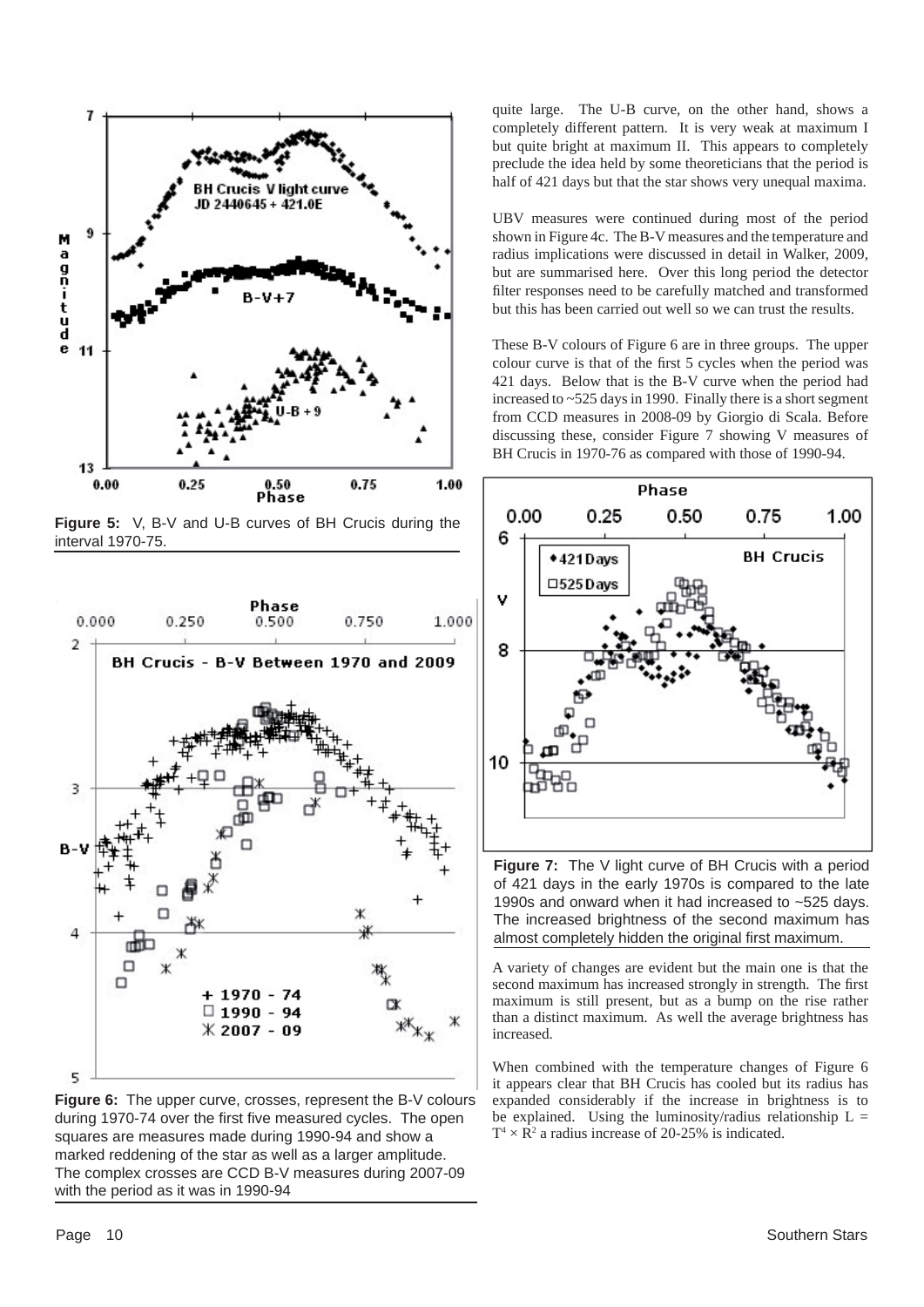

**Figure 8:** These measures are based upon the period in 1970 but by 1985 the changing period was clear in the V light curve. B-V measures show the temperature at maximum at the epoch of the first maximum, but the U-B curve is the reverse of what is expected. Either there is a second and hotter star in the system or a very close line-of-sight companion.

#### **R Centauri**

The prototype star of this group is R Centauri. UBV measures made at Auckland during the period 1970-85 are shown in Figure 8.

The V curve is beginning to be distorted by the changing period but the colour curves are unaffected. The B-V curve is flattish but is brightest just before the first maximum. There is also a slight ripple just before the main minimum. The U-B curve is puzzling, perhaps indicative of a hot blue companion, but this does not fit well with the theoretical Mira model of a low mass, highly evolved object. An alternative explanation might be similar to omicron Ceti's blue companion accreting material in a strong stellar wind but perhaps the simple explanation of an unresolved line of sight blue companion is better.

Whilst R Centauri's period is decreasing some dramatic changes in the shape of the light curve are taking place. Figure 9a shows visual measures in the 1970s, contemporaneous with much of Figure 8, but in Figure 9b which shows 5000 days up to late 2012 the light curve is very erratic. For a period the second maximum became very weak and the star at primary minimum was much brighter. As well, the shallow secondary minimum became very deep in some cycles. It has not yet stabilised and gives us an opportunity to follow the evolutionary changes as they occur.

#### **Distribution in the Sky**

John Greaves (2000) made the interesting comment that these stars were found in only a small part of the southern hemisphere.



**Figure 9:** This shows the contrasting behaviour of R Centauri in two 5000 day intervals - the first beginning in mid-1968, the second in late 1999. The data are from the International Database maintained by the AAVSO and are largely measures by the RASNZ VSS and Variable Stars South. Many are by Peter Williams who sends me monthly summaries of visual measures of some of these stars. But note the decline in numbers of the visual measures.

Reference to Table 1 supports this comment. But why? If BN Scorpii is excluded (and its light curve is not strongly of the DMM type) then the region they are found in comprises about 2% of the sky. There is one possible northern candidate, T Cassiopeia, but the visual data are inconclusive and the B and V measures are inconsistent. As northern observers become more active in colour photometry this situation may improve and this star can be classified with confidence.

The answer is probably simple. The dual maxima phenomenon could be a short-lived phase in Mira star evolution with only a few stars involved at any one time. To date most of the observations are of the bright objects, mostly identified more than a century ago. The fainter ones do not have completely observed cycles and are probably noted with periods in the 200-270 day range and, perhaps, misclassified as SR stars.

This suggests an interesting project for someone - to seach through ASAS3 and other patrol databases to locate others of this small group.

#### **Conclusion**

The colour photometry of BH Crucis and R Centauri by the Auckand group provides good physical information about two interesting Mira stars before, during, and in the case of BH Crucis after a major period change has occurred.